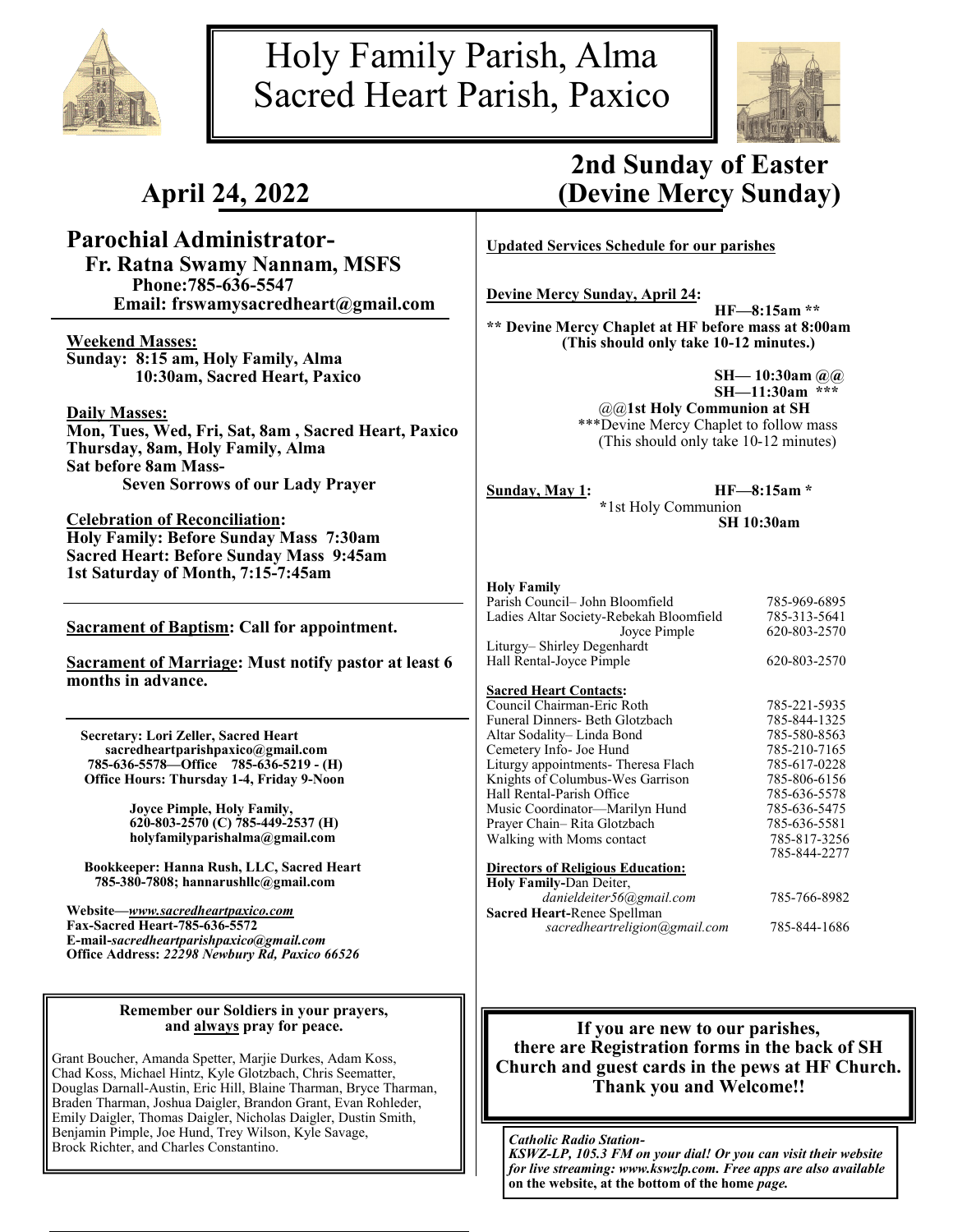# *Week of April 17 - April 24, 2022*

|                      | **Devine Mercy Sunday**                      |                      |                                                                  | our Paris                |
|----------------------|----------------------------------------------|----------------------|------------------------------------------------------------------|--------------------------|
| Sun, April 24        | <b>HF</b> Mass<br>**1st Communion-SH class** | 8:15am               | <b>HF &amp; SH Parishioners</b>                                  | Showramr                 |
|                      | <b>SH Mass</b>                               | 10:30am              | <b>SH 1st Communion Class</b>                                    | my's moth<br>Glotzbach   |
|                      | **St. Mark, Evangelist**                     |                      |                                                                  | Frank, Do<br>Poovey, N   |
| Mon, April 25        | <b>SH Mass</b>                               | 8:00am               | <b>Poor Souls in Purgatory (+)</b>                               | Layton, D<br>Walton, R   |
| Tues, April 26       | <b>SH Mass</b>                               | 8:00am               | Bernard & LaVerne Hurla $(+)$                                    | Schmidt, J<br>Louise Glo |
| <b>Wed, April 27</b> | <b>SH Mass</b>                               | 8:00am               | Alice Michaelis $(+)$                                            | Elizabeth.<br>Elizabeth  |
| Thurs, April 28      | <b>HF Mass</b>                               | 8:00am               | Joe Flerlage $(+)$                                               | Steve McC<br>Mona Rot    |
| Fri, April 29        | <b>SH Mass</b>                               | 8:00am               | Joe Glotzbach $(+)$                                              | Murray, G<br>Duane & I   |
| Sat, April 30        | <b>SH Mass</b>                               | 8:00am               | <b>Bob Steck(+)</b>                                              | Hiegert an<br>aware of.  |
| Sun, May 1           | <b>HF</b> Mass<br><b>SH Mass</b>             | $8:15$ am<br>10:30am | <b>HF 1ST Communion Class</b><br><b>SH &amp; HF Parishioners</b> | Also, pray<br>well.      |
|                      |                                              |                      | **SH-Living Rosary at the Hall at 9am, All are welcome.          |                          |

#### **Please pray for the members of**   $\mathbf{b}$  are who suffer illness ...

na Nannam (Father Swaner), Bill and Virginia , Carolyn Wurtz, Beth n Deiter, Marilyn Merle Glotzbach, Billy **Dwayne Seematter**, Sheila ose Steck, Virginia Jim Zeller, otzbach, Marty Hiegert, Adams, Bob Michaelis, King, Teresa Anderson, Connell, Linda Bond, h, Fr. Earl Dekat, Darlene Greg Anderson, Sue Flach, Diane Hund, Carmen d any others you may be y for their caregivers as

# *BISHOP ROBERT E BARRON ON TODAY'S GOSPEL:*

*"Our magnificent Gospel today declares that there is no greater manifestation of the Divine mercy than the forgiveness of sins. The risen Lord appears to His disciples and greet them with "Shalom," peace. And then the extraordinary commission: "Receive the Holy Spirit. Whose sins you forgive are forgiven them, and whose sins you retain are retained." Jesus' mercy is communicated to His disciples, who in turn are sent to communicate it to the world. This is the foundation for the Sacrament of Penance, which has existed in the Church from that moment to the present day as "the privileged vehicle of the Divine mercy." Today's Gospel also emphasizes the importance of Faith in the all-pervading Presence of the Risen Lord of Mercy. To believe without having seen is every later Christian's experience. We are invited to receive liberation from doubts and hesitation by surrendering our lives to the Risen Lord of Mercy. Let us ask God our Father to open our hearts so that we may receive His Mercy in the form of the Holy Spirit.* 

*The Divine Mercy message is one we can call to mind simply by remembering ABC: A – Ask for His Mercy. God wants us to approach Him in prayer constantly, repenting of our sins and asking Him to pour His mercy out upon us and upon the whole world. B – Be merciful. God wants us to receive His mercy and let it flow through us to others. He wants us to extend love and forgiveness to others just as He does to us. C – Completely trust in Jesus. God wants us to know that our reception of the graces of His mercy are dependent upon our trust. The more we trust in Jesus, the more we will receive. From http://www.thedivinemercy.org/ message/* 

*MAY GOD'S PEACE & JOY BE WITH YOU!*

*Father Swamy Nannam, MSFS*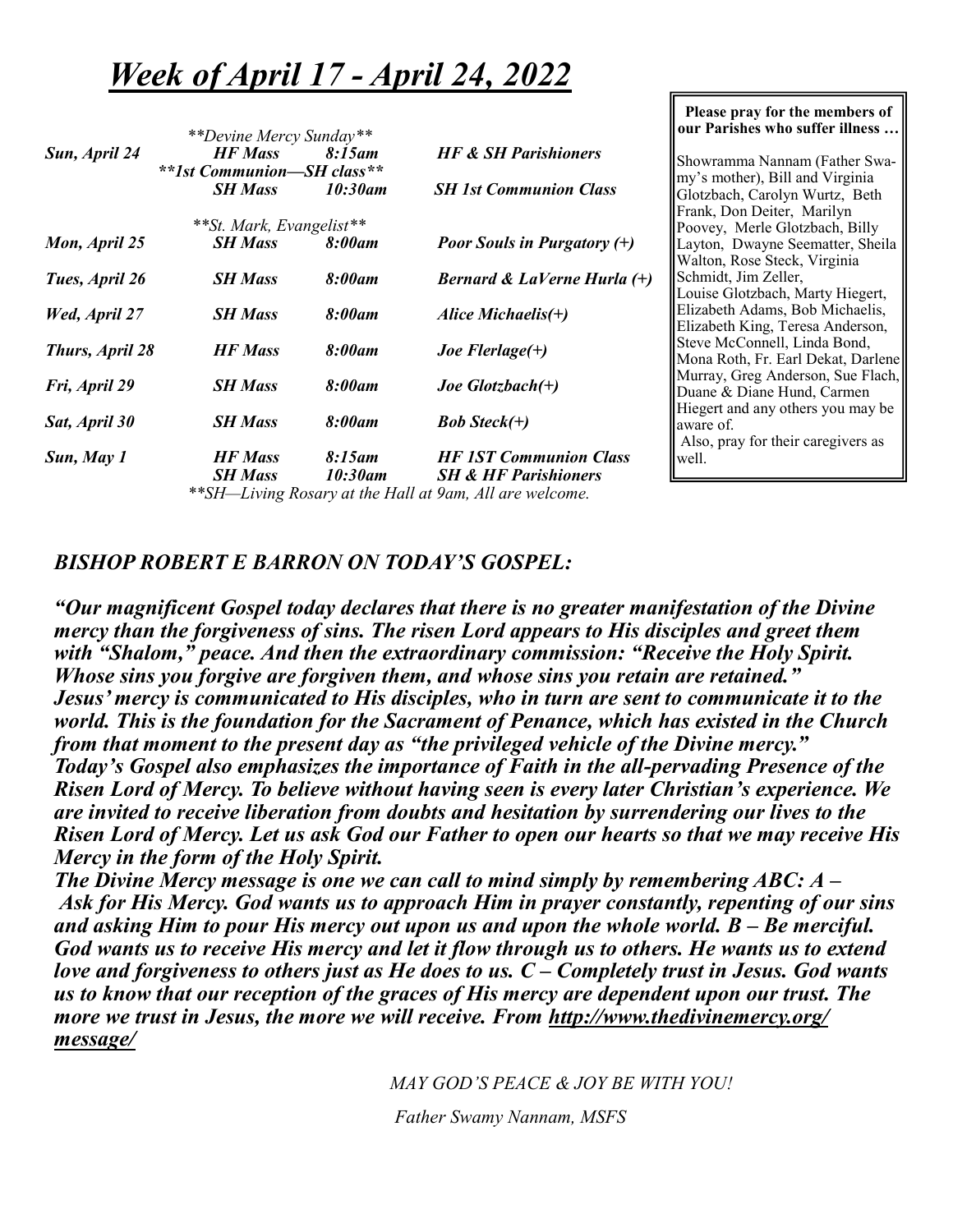# **Holy Family**

## **Collection– April 17 , 2022**

**Envelope \$1670, Plate \$235.25, Candles \$20, Holy Land Collection \$57, Priesthood \$745**

**Total \$2727.25 Thank you**!

## **News from Holy Family…**

**Visitors…** If you are a visitor to our parish today, Holy Family would like to welcome you. In the pews you will find a guest card. We encourage you to fill it out and put it in the offering basket. That will enable us to formally welcome you. You will not be added to a mailing or calling list, unless you request to be. **Thank You** for attending Mass with us today.

**1st Communion:** May 1st, at Holy Family during Sunday Mass.

## **Holy Family Liturgy Assignments-**

**May 1, Sunday—HF Next Sunday**

**Greeters/Gifts: Cantors: Musician: Lector: Communion: Servers:**

**Collection Counters: Elaine Deiter & Michael Riley Abby Amick Family Choir Choir Joyce Pimple Steve Lira & Dotty Schuckman Caden Frank & Cameron Frank**

## **April 24—Devine Mercy Sunday -HF Today**

| Greeters/Gifts:  | <b>Connie Yonke and John Anthony</b>                 |
|------------------|------------------------------------------------------|
|                  | Yonke III                                            |
| <b>Cantors:</b>  | Choir                                                |
| <b>Musician:</b> | Choir                                                |
| Lector:          | <b>Brian Boucher</b>                                 |
| Communion:       | Keith Siebert, Dan Deiter                            |
| Servers:         | <b>Ben Schutter, Cole Frank</b>                      |
|                  | Collection Counters: Maggie Boucher, Susan Gronquist |
|                  |                                                      |

**Altar Society…** All ladies are invited to attend the Altar Society spring social on **Sunday, April 24 from 2- 4pm in the Parish Hall**. A light luncheon/finger foods and drinks will be provided. This year for our activity, we decided to do the "my favorite things" exchange. If you'd like to participate, please purchase 3 small items, all the same thing. Don't spend more than \$3-5 each, or \$10-15 total. No need to wrap! Everyone will put their name in the hat three times. When it's your turn, you will draw the names of three ladies and you will share your favorite thing with them. When it's all finished, everyone should go home with three small gifts! **See you there!** 

**Sign-up…** This week we will have a sign-up in the back of the church for those who would like to be a Lector or Eucharistic Minister. Training dates will be announced at a later time & date.

**Announcements… Please have** all announcements submitted to Joyce Pimple by Wednesday in order to have them in the bulletin or to be announced at Mass on Sunday. **Thank you!**

## **For Both Parishes:**

**Religious Education…** Congratulations to the Sacred Heart 2nd grade religious education class on celebrating their 1st Holy Communion **today,** during Mass. May God bless each of you as you receive for the 1st time His precious body and may the bond you feel today with Jesus continue to be strong all through your life.

**Thank you** to the parents and teachers who volunteer so many hours helping prepare the 2nd graders of our parishes for this blessed sacrament. Your support is so appreciated!

**May 1st…** All families and parishioners are invited to join the religious education classes for the living Rosary in the hall on the last day of class before Mass. Classes start at 9am. All are welcome!!

**Sacred Heart Spring Rummage & Bake Sale… Drop-off days:** April 25th, 26th, 27th, and 28th, **Drop offhours** from **10am-Noon, 2:30pm—4pm, and 6pm—8pm.** Please hang up your own clothes, hangers will be in the back of church if you want to hang them up before you deliver items to the hall during drop-off times. Thanks in advance for all your help this week setting up the rummage sale. It takes many people to make this sale successful. **Thanks Again,** Beth